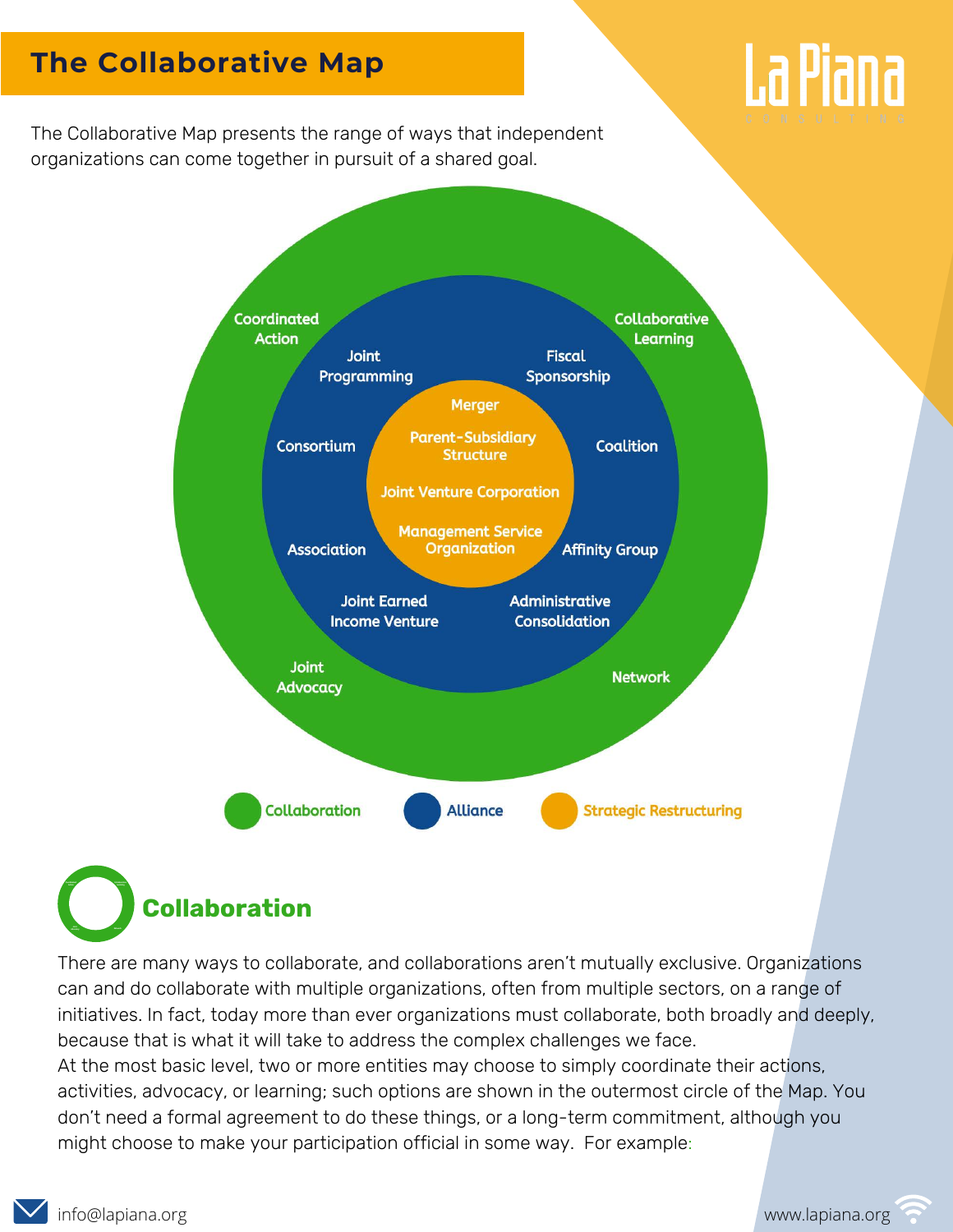



• Coordinated Action. Two or more organizations might coordinate their planning or service provision, co-sponsor an event, pool resources to purchase an asset both could use, or solicit better pricing on assets they will purchase and use independently.

*This year the Nonprofit Quarterly (NPQ) launched a partnership with the Young Nonprofit Professionals Network (YNPN) to ensure that NPQ is serving and including YNPN membership in its information and readership community. It kicked off the collaboration by asking YNPN members to fill out a special survey; NPQ evaluated the results and wrote up a comparison of the YNPN member response to NPQ's broader 2014 reader survey, raising the visibility of issues affecting next generation leaders.*



Joint Advocacy. Joint advocacy can be aimed at changing policies locally, regionally, or nationally.

*A notable recent example is the pursuit of marriage equality. Over the course of the last decade dozens of nonprofits joined a growing number of individual voices to call for change with respect to the legality of gay marriage, many coordinating their efforts in particular states.*



Collaborative Learning. Collaborative and cross-organizational learning can happen in community convenings, through the coordination and sharing of training opportunities, or through learning communities. Learning communities in particular can provide a mechanism for individuals to deepen their understanding of a given topic or issue area by learning together, putting that learning into action, and then deepening the learning by jointly reflecting on those actions. A common practice in education, learning communities are often intentionally designed and convened by funders interested in supporting both leadership development and field building in a range of content areas.

Hawai'i Community Foundation's \$5 million Schools of the Future capacity building Initiative (2009-2013) provided funding for professional development, planning for school change, technology infrastructure upgrades, and—a major component—a learning community in which the 18 funded schools could share their experiences in trying out new instructional methods.



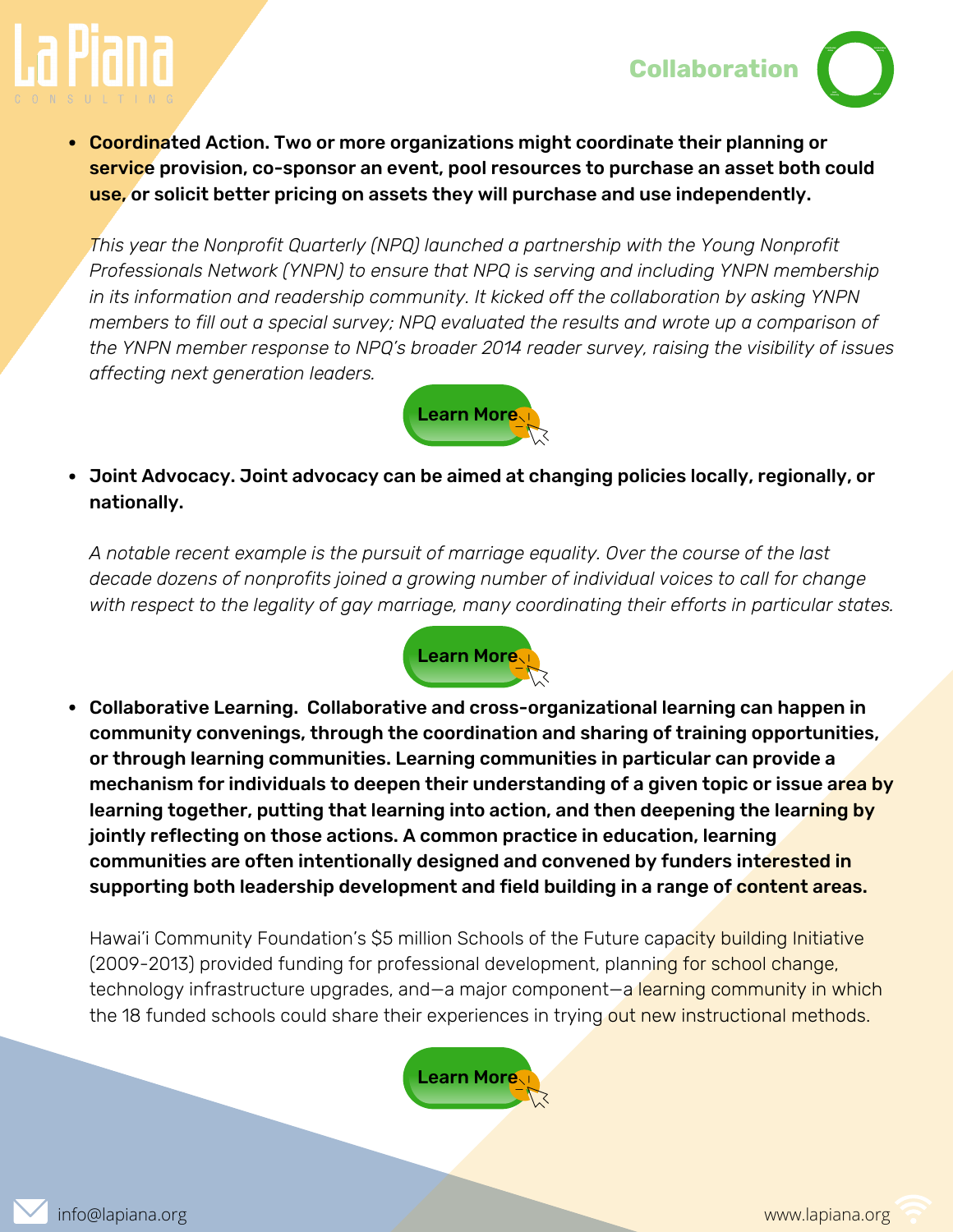

• Network. Networks are collections of individuals and organizations-often selforganizing—working together to create social change. Some networks do ask members to make a formal commitment to participate or share data; many of the "collective impact" examples that have been highlighted in recent literature do this.

*The Boston Green and Healthy Building Network was established to bring together two sets of organizations (public health and environmental groups) advocating for change in building codes in Boston. The Barr Foundation supported an effort to "map" the organizations' networks and explore whether they could coordinate their efforts and develop a more unified message to local policymakers. The parties have since strengthened connections and coordination among public health and environmental organizations, improved access to influential policymakers, and achieved wins in health-related building policies.*



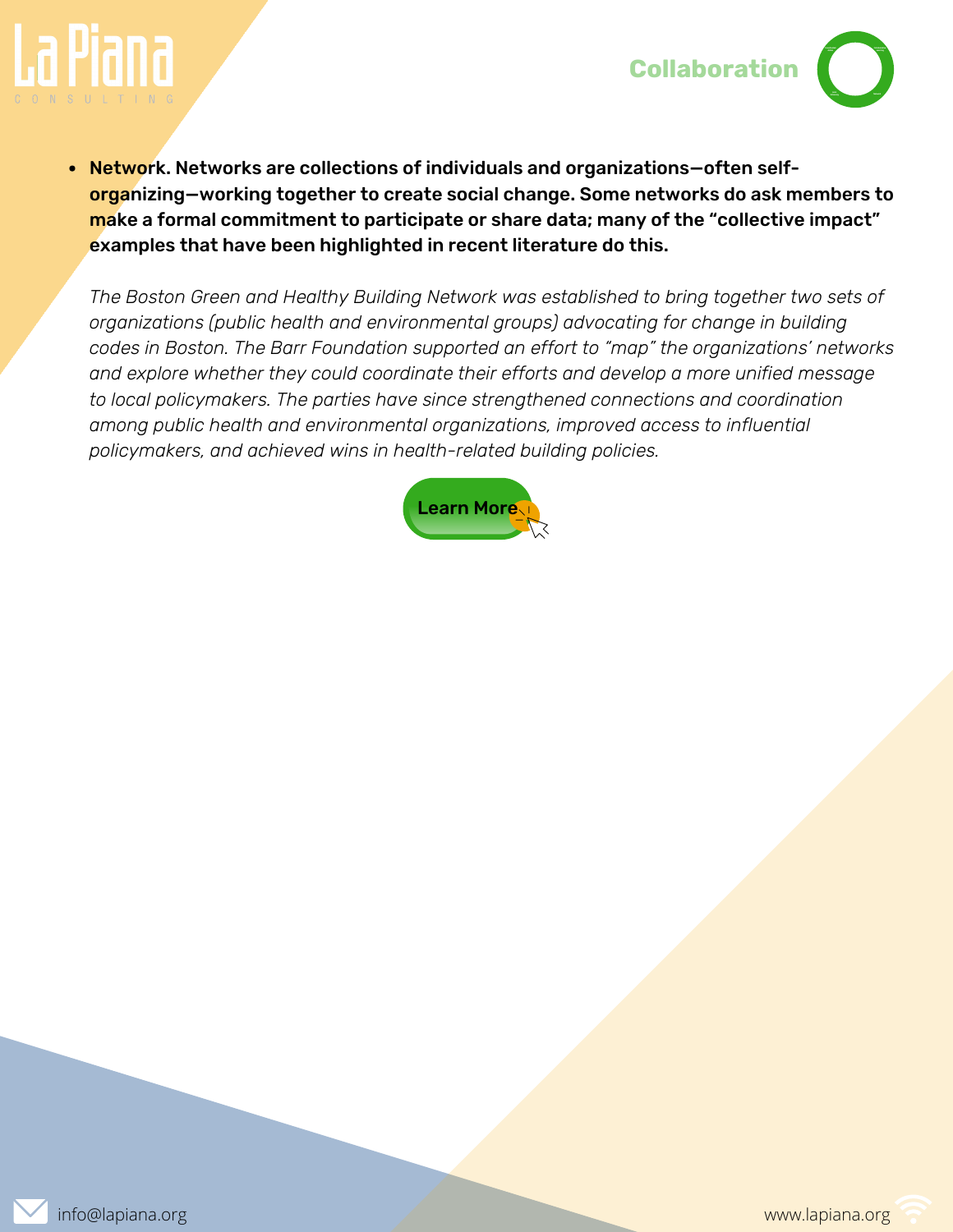

When needing a more formal, structured partnership, you may want to consider some sort of alliance; such options are shown in the second of the three circles on the Map. La Piana Consulting considers these as falling into two categories: 1) those that involve doing some part of your nuts-and-bolts business together (such as programming, administration, or revenue generation), and 2) those that are really more about working together to have an impact on the field, for example through advancement of a social change agenda or work to strengthen organizations with a particular issue or geographic focus.

The first category (top half of the purple ring in the Map) includes administrative consolidation, fiscal sponsorship, joint programming, and joint earned income ventures. The second category (lower half of the purple ring in the Map) includes affinity groups, associations, consortiums, and coalitions. In either case decision-making power is shared or transferred, but the organizations involved are not called upon to make changes to their corporate structure.

Let's look more closely at the various types.

Administrative Consolidation. An administrative consolidation is an alliance that entails the sharing, exchanging, or contracting of administrative functions to increase the operational efficiency of one or more of the partner organizations.

*Nine Habitat for Humanity affiliates in the Charlotte, North Carolina area came together to collaborate and consolidate business processes; they refer to their partnership as Habitat for Humanity Metrolina Partners. Current focus areas include joint purchasing, joint training, joint ReStore marketing, and mortgage servicing.*



• Fiscal Sponsorship. Fiscal sponsorship refers to the practice of a nonprofit organization offering its legal and tax-exempt status to unincorporated groups engaged in activities related to the organization's mission. It typically involves a fee-based contractual arrangement between the fiscal sponsor and the unincorporated group, or project. The fiscal sponsor often provides some amount of administrative support to the project.

*Citizen Engagement Laboratory "supports, starts, and connects individuals and organizations* Network *that use technology-fueled approaches to close the gap between the world we live in and the more just and equal world most of us want." Though its Powerful Communities program CEL works with entities at all stages of development, providing a combination of infrastructure and strategic guidance.*

[Learn](http://engagementlab.org/what-we-do/powerful-communities/) More

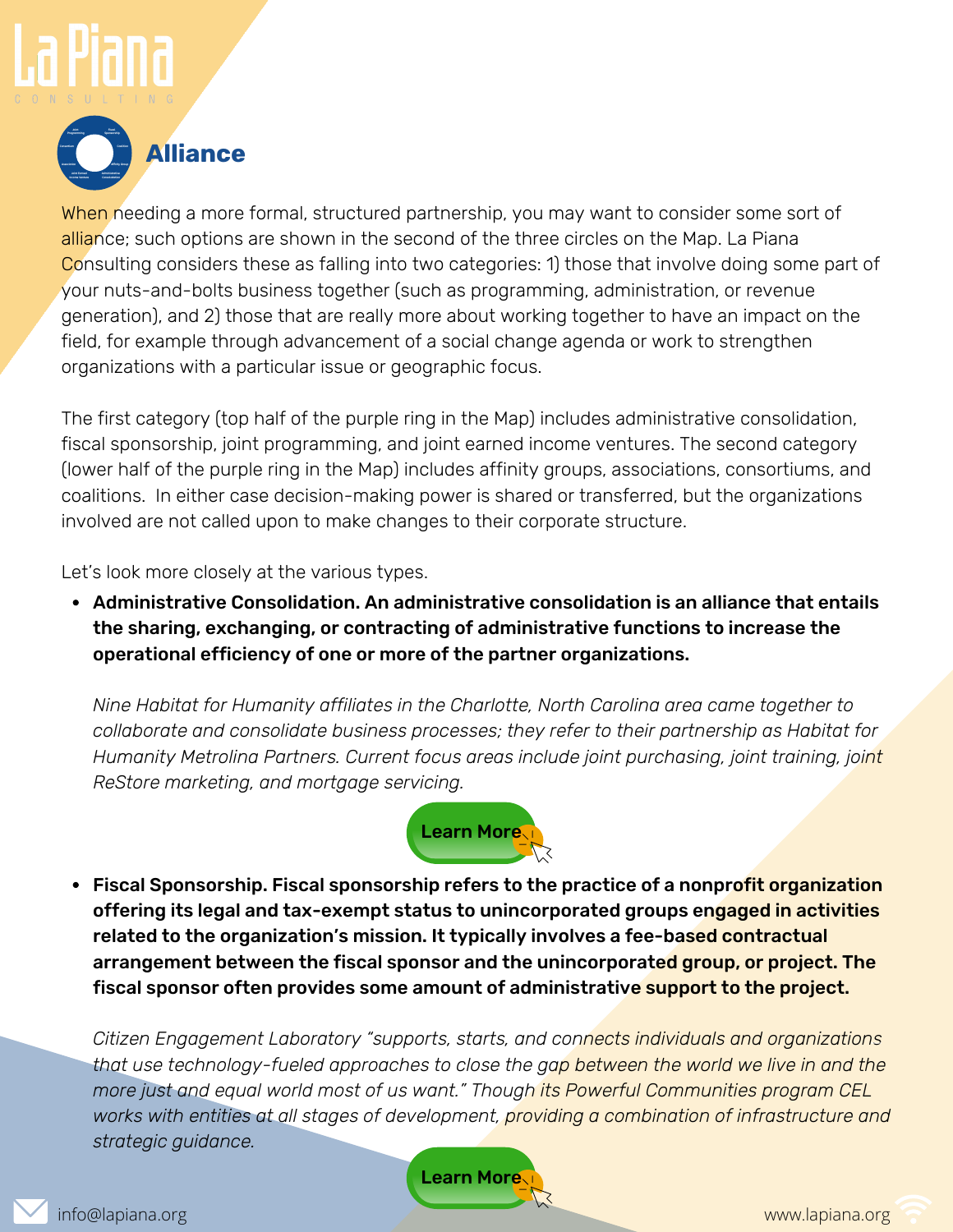



• Joint Programming. A joint programming is an alliance in which organizations come together to launch and manage one or more programs to further the goals of the participating organizations.

*In Buffalo, New York, EPIC and Baker Victory Services joined forces to provide more robust hospital-based parent education programs to help new parents foster the social, emotional, and cognitive development of their children; the result is the Ready, Set, Parent! program, which dramatically increased the number of new parents served per year.*



Joint Earned Income Venture. A joint earned income activity occurs when two or more organizations come together to launch or manage a revenue-generating activity that benefits all partners (e.g., a combined capital campaign or social entrepreneurial venture).

*Blind Industries & Services of Maryland chose to expand its manufacturing capacity not on its own, but through a partnership with RLCB, another organization that provides employment opportunities for blind individuals.*



Affinity Group. Affinity groups bring together professionals in the nonprofit sector for networking, peer support, and professional growth. Often convened by associations or management support organizations, affinity groups may be organized by issue (funding efforts to end homelessness), identity (Native Americans in Philanthropy), role (CFOs, child care providers), function (volunteer management), stage in one's career (young nonprofit professionals, seasoned CEOs), geographic focus, or some combination (the Nonprofit Human Resource Affinity Group of Central Florida). Affinity groups may be less formal, or may be formalized through the creation of a separate organization.

*This is what happened with GEO (Grantmakers for Effective Organizations), which started as a small gathering of philanthropic leaders and is now an independent corporation with 459 member organizations.*



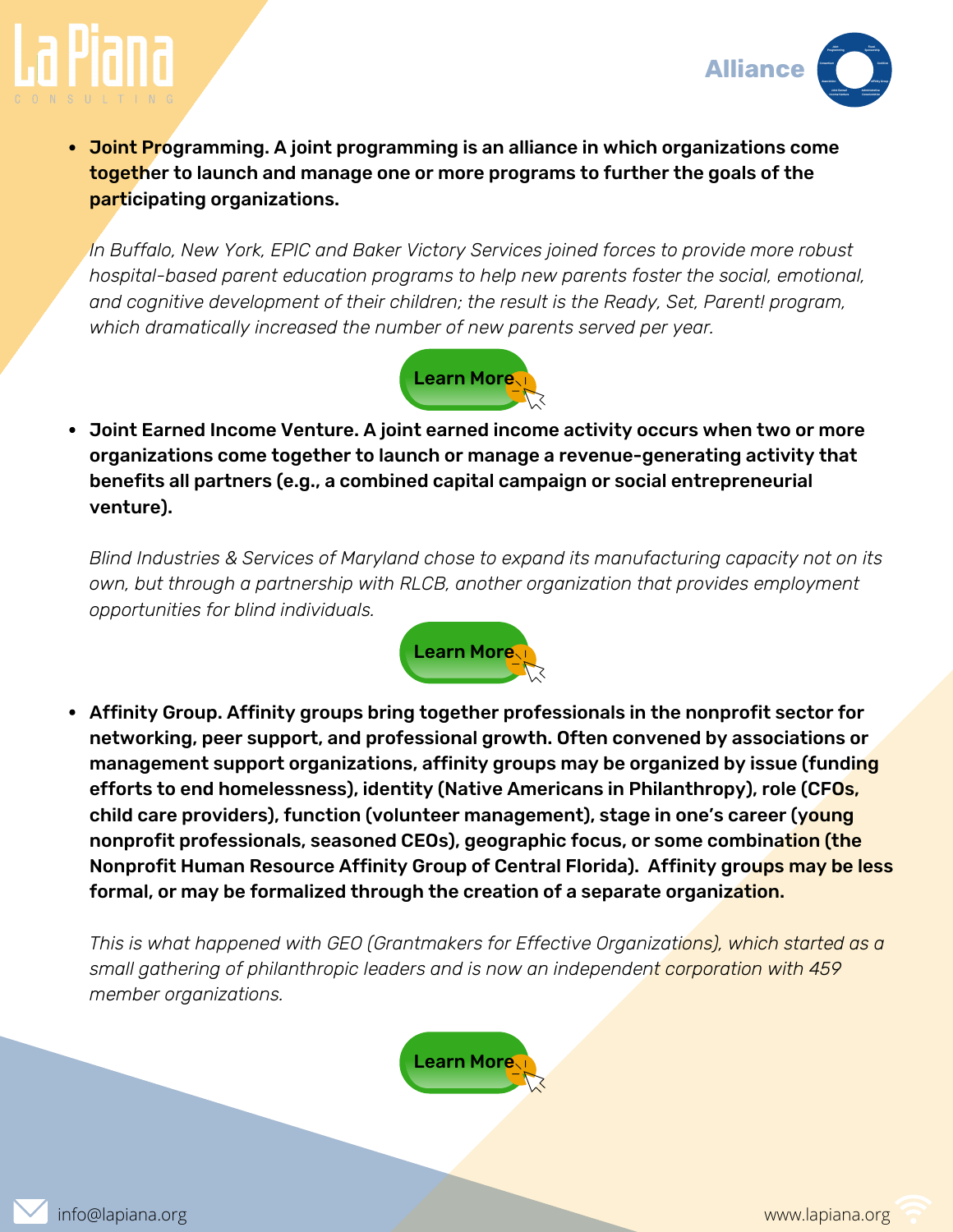



Coalition, Consortium, and Association. Coalitions, consortiums, and associations are groups of organizations, individuals, and/or government entities that choose to pool their resources and work toward achievement of a common goal. Coalitions typically share a specific political or social change goal, while consortiums and associations typically serve and represent the interests of those involved—though this distinction isn't universal. Associations are more likely to hold their members to a common set of standards, but again, that distinction is not universal; many ask for little more than dues and an annual commitment to participate in advancing shared goals.

*Coalitions may be temporary or long-term, small and local or large and national. They may operate more or less informally, with or without the formation of a separate legal entity. The Pennsylvania Coalition Against Rape (PCAR) is an example of a coalition formed as an independent entity. It partners with a network of Pennsylvania rape crisis programs to eliminate all forms of sexual violence and to advocate for the rights and needs of victims of sexual assault.*



*The Guilford Nonprofit Consortium is collaborative of nonprofit organizations in Guilford County, North Carolina that fosters mutual assistance and support within the nonprofit community to create a more efficient and effective nonprofit sector. Benefits of membership include an Executive Director Academy, a financial management help desk, a Nonprofit Management Institute, a board development academy, job postings, and various opportunities for discussion and shared learning.*



*The California Alliance of Child and Family Services is a statewide association of more than 130 private nonprofit child and family serving agencies committed to providing the highest quality services in the most caring and effective fashion. The California Alliance provides legislative and regulatory advocacy on behalf of its member agencies regarding a wide range of key policy issues. All members are required to meet Alliance or national accreditation standards. New members are granted provisional status during their accreditation process.*

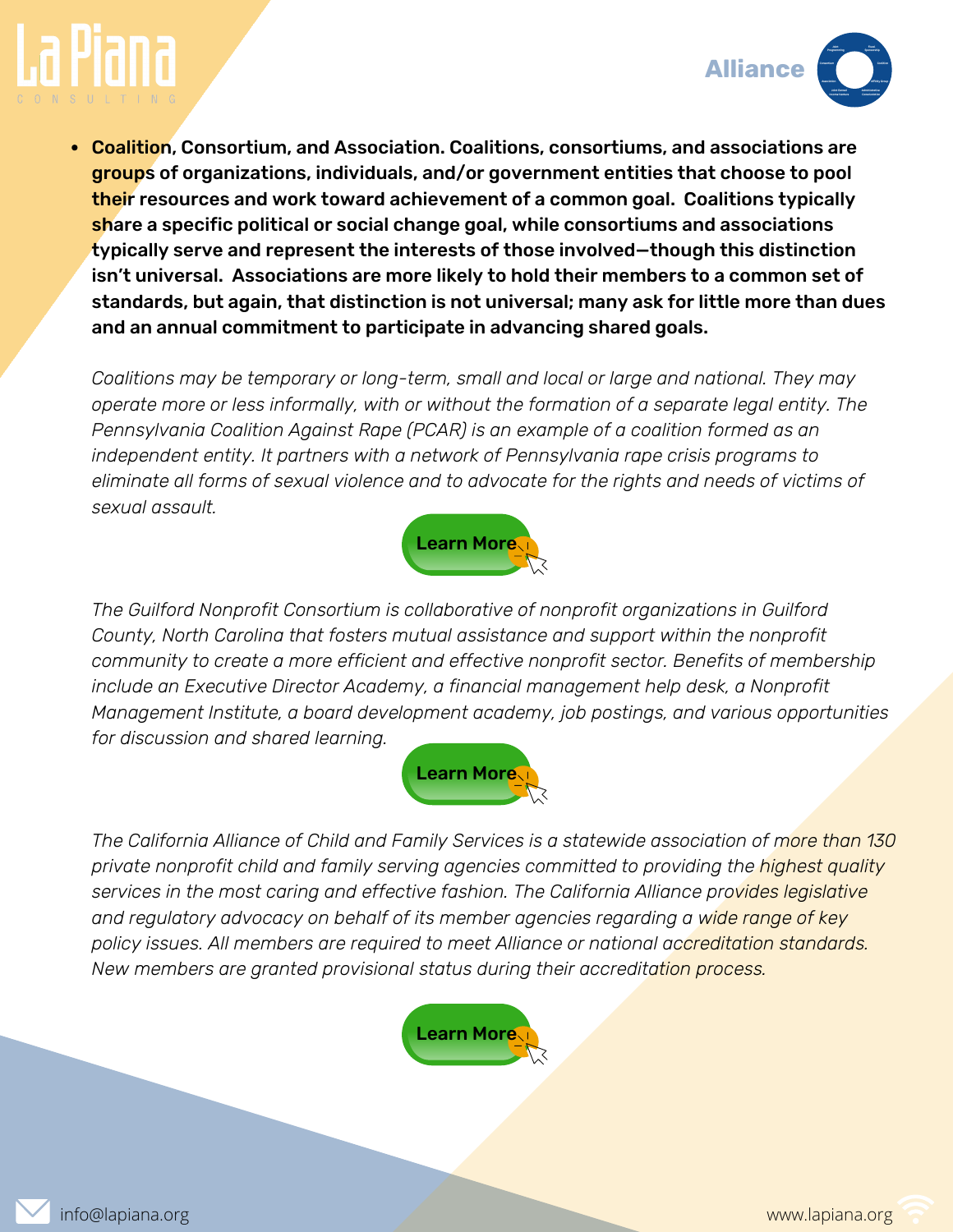

Association

Alliances can evolve over time. Some start less formally and over time move toward establishment of a formal, legal connection between organizations or even the formation of a new entity, such as those described below.

### Joint Venture Corporation Parent-Subsidiary Structure Merger<br>Structure **Strategic Restructuring** Management Service Organization

Sometimes, the best option for two or more organizations seeking to come together in pursuit of a shared goal might be a structural change or the creation of a new entity. Such options are shown in the centermost circle on the Map. For example:

Joint Venture Corporations (including MSOs). Joint venture corporations consolidate some portion of the administrative, programmatic, or advocacy functions of two or more organizations within a jointly controlled corporation. The partner organizations share governance of the new organization. Many joint venture corporations are established in order to further a specific programmatic or advocacy goal. A management service organization (MSO) is a specific type of new organization created to integrate administrative functions, and thus increase the operational efficiency of participating organizations.

*The Children and Family Services Center is a single building in Charlotte, North Carolina where ten agencies offer comprehensive assistance to children and families. The CFSC, a separate 501(c)(3), is governed by a board made up of representatives from each of the participating agencies as well as at-large community leaders.*



• Parent-Subsidiary Structure. A parent-subsidiary structure is an integration of some or all administrative functions and programmatic services of participating organizations, with the goal of increased administrative and programmatic efficiency and/or efficacy. Although the visibility and identity of the original organizations often remain intact in a parent-subsidiary relationship, some organizations involved in such restructurings consolidate to the point where they look and function much like a merged organization. Not everyone with this intent refers uses this language; some organizations prefer to use the term "affiliated entities."

*A parent-subsidiary structure is sometimes chosen due to the restrictions on transferability of contracts, licenses or certifications, restrictions which may be temporary in nature. The creation of a parent-subsidiary structure allows the organizations to achieve the benefits of a consolidated organization while maintaining distinct corporations.*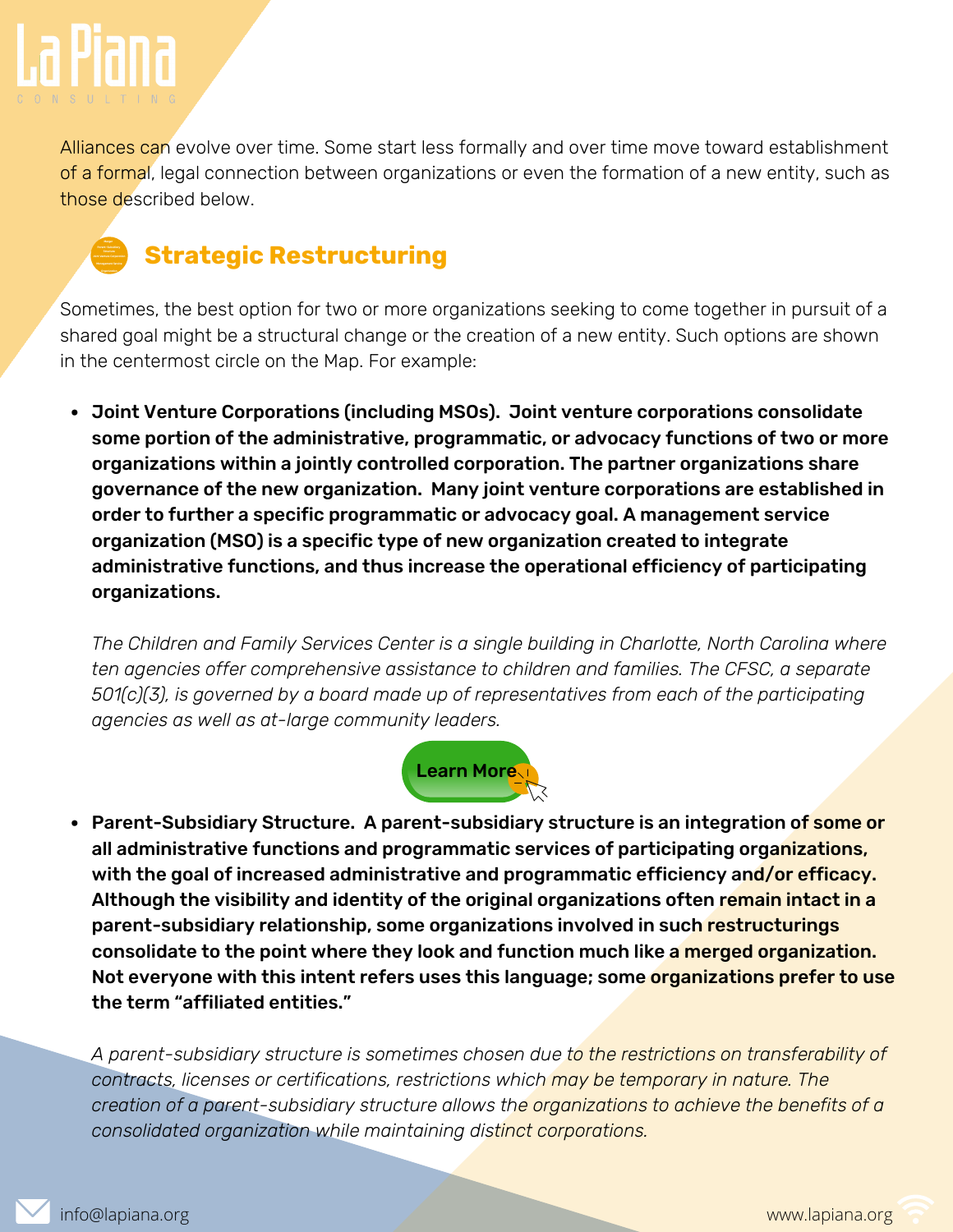

### **Strategic Restructuring**



*This was the goal for AARP and Experience Corps. In 2011, Experience Corps joined forces with AARP to become AARP Experience Corps, an award-winning national program that engages 50- plus adults as tutors and mentors for children in grades K-3. As an "affiliated entity" of AARP, AARP Experience Corps retained its own 501(c)(3) (allowing it to accept federal grants and conduct charitable fundraising), but program operations (e.g., staff) were transferred to AARP. This arrangement remained in place for over three years. As is often the case, however, the boards are now in the process of dissolving the Experience Corps 501(c)(3), after which Experience Corps will become a program of the AARP Foundation.*



Merger or Acquisition. A merger or acquisition is an integration that includes the integration of all programmatic and administrative functions to increase the administrative efficiency and programmatic impact of one or more organizations. Note: FASB (Financial Accounting Standards Board) requires an "accounting" determination of either a merger or acquisition, as described below.

*A merger occurs when two or more organizations are dissolved into a newly created corporation that includes some or all of the resources, administrative infrastructure, and programs of the original organizations.*

*An acquisition occurs when one corporation is dissolved (acquired corporation) with all activities and resources transferred into the surviving (acquirer) corporation. (The selection of an acquisition form of consolidation does not limit the identity/branding, governance, or leadership options of the participating organizations. However the selection of an acquisition form of consolidation does impact the booking of assets within the surviving corporation as outlined by FASB Statement No. 164.) An acquisition may also involve formation of a new entity where one participating entity has obtained control of the nonprofit activities or businesses of all participating entities (e.g., by appointing significantly more of the governing board of the newly formed entity, retaining its bylaws and policies, etc.).*

*In 2012 Family and Youth Services (FAYS) merged with the Women's Center of San Joaquin County to become Women's Center – Youth & Family Services (Women's Center-YFS). Women's Center-YFS is San Joaquin County's only provider of shelter and services specifically designed to meet the needs of homeless and runaway youth and victims of domestic violence and sexual assault.*